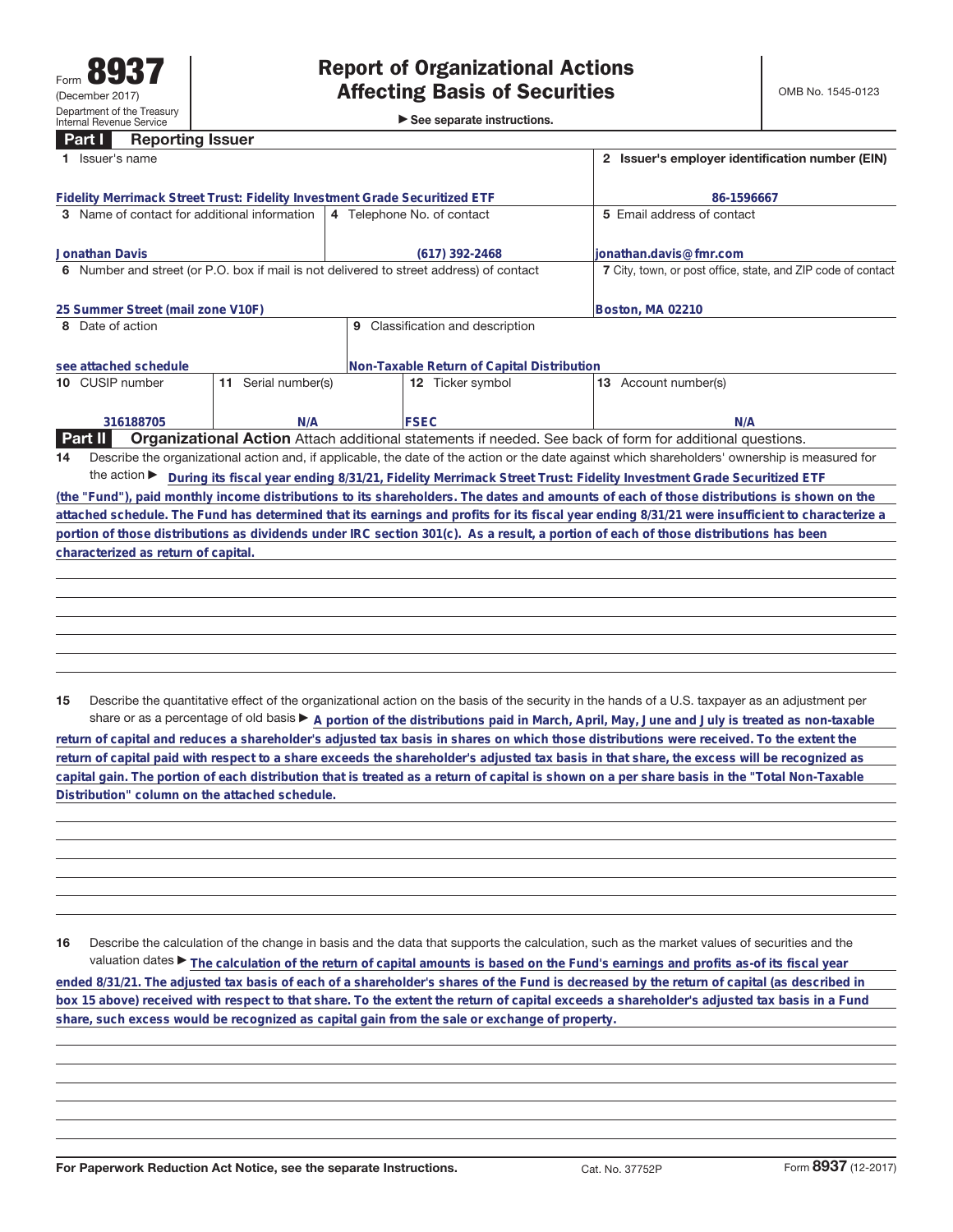| Form 8937 (12-2017)                |                                                        |                                                                                                                                                              |                             |                            |                     | Page 2      |
|------------------------------------|--------------------------------------------------------|--------------------------------------------------------------------------------------------------------------------------------------------------------------|-----------------------------|----------------------------|---------------------|-------------|
| Part II                            | <b>Organizational Action (continued)</b>               |                                                                                                                                                              |                             |                            |                     |             |
| 17                                 |                                                        | List the applicable Internal Revenue Code section(s) and subsection(s) upon which the tax treatment is based ▶                                               |                             |                            | IRC Section 301(c), |             |
|                                    | Section 316(a), Section 316(b)(4), Section 852(c).     |                                                                                                                                                              |                             |                            |                     |             |
|                                    |                                                        |                                                                                                                                                              |                             |                            |                     |             |
|                                    |                                                        |                                                                                                                                                              |                             |                            |                     |             |
|                                    |                                                        |                                                                                                                                                              |                             |                            |                     |             |
|                                    |                                                        |                                                                                                                                                              |                             |                            |                     |             |
|                                    |                                                        |                                                                                                                                                              |                             |                            |                     |             |
|                                    |                                                        |                                                                                                                                                              |                             |                            |                     |             |
|                                    |                                                        |                                                                                                                                                              |                             |                            |                     |             |
|                                    |                                                        |                                                                                                                                                              |                             |                            |                     |             |
|                                    |                                                        |                                                                                                                                                              |                             |                            |                     |             |
|                                    |                                                        |                                                                                                                                                              |                             |                            |                     |             |
|                                    |                                                        |                                                                                                                                                              |                             |                            |                     |             |
|                                    |                                                        |                                                                                                                                                              |                             |                            |                     |             |
|                                    |                                                        |                                                                                                                                                              |                             |                            |                     |             |
| 18                                 | Can any resulting loss be recognized? > Not Applicable |                                                                                                                                                              |                             |                            |                     |             |
|                                    |                                                        |                                                                                                                                                              |                             |                            |                     |             |
|                                    |                                                        |                                                                                                                                                              |                             |                            |                     |             |
|                                    |                                                        |                                                                                                                                                              |                             |                            |                     |             |
|                                    |                                                        |                                                                                                                                                              |                             |                            |                     |             |
|                                    |                                                        |                                                                                                                                                              |                             |                            |                     |             |
|                                    |                                                        |                                                                                                                                                              |                             |                            |                     |             |
|                                    |                                                        |                                                                                                                                                              |                             |                            |                     |             |
|                                    |                                                        |                                                                                                                                                              |                             |                            |                     |             |
|                                    |                                                        |                                                                                                                                                              |                             |                            |                     |             |
|                                    |                                                        |                                                                                                                                                              |                             |                            |                     |             |
|                                    |                                                        |                                                                                                                                                              |                             |                            |                     |             |
|                                    |                                                        |                                                                                                                                                              |                             |                            |                     |             |
|                                    |                                                        |                                                                                                                                                              |                             |                            |                     |             |
|                                    |                                                        |                                                                                                                                                              |                             |                            |                     |             |
| 19                                 |                                                        | Provide any other information necessary to implement the adjustment, such as the reportable tax year > The information provided will be                      |                             |                            |                     |             |
|                                    | reflected on the shareholders' 2021 Form 1099-DIV.     |                                                                                                                                                              |                             |                            |                     |             |
|                                    |                                                        |                                                                                                                                                              |                             |                            |                     |             |
|                                    |                                                        |                                                                                                                                                              |                             |                            |                     |             |
|                                    |                                                        |                                                                                                                                                              |                             |                            |                     |             |
|                                    |                                                        |                                                                                                                                                              |                             |                            |                     |             |
|                                    |                                                        |                                                                                                                                                              |                             |                            |                     |             |
|                                    |                                                        |                                                                                                                                                              |                             |                            |                     |             |
|                                    |                                                        |                                                                                                                                                              |                             |                            |                     |             |
|                                    |                                                        |                                                                                                                                                              |                             |                            |                     |             |
|                                    |                                                        |                                                                                                                                                              |                             |                            |                     |             |
|                                    |                                                        |                                                                                                                                                              |                             |                            |                     |             |
|                                    |                                                        |                                                                                                                                                              |                             |                            |                     |             |
|                                    |                                                        |                                                                                                                                                              |                             |                            |                     |             |
|                                    |                                                        | Under penalties of perjury, I declare that I have examined this return, including accompanying schedules and statements, and to the best of my knowledge and |                             |                            |                     |             |
|                                    |                                                        | belief, it is true, correct, and complete. Declaration of preparer (other than officer) is based on all information of which preparer has any knowledge.     |                             |                            |                     |             |
| Sign                               |                                                        |                                                                                                                                                              |                             |                            |                     |             |
| <b>Here</b>                        | Signature $\blacktriangleright$                        |                                                                                                                                                              | Date $\blacktriangleright$  |                            | 1/25/2022           |             |
|                                    |                                                        |                                                                                                                                                              |                             |                            |                     |             |
|                                    | Print your name ▶ Jonathan Davis                       |                                                                                                                                                              | Title $\blacktriangleright$ | <b>Assistant Treasurer</b> |                     |             |
|                                    | Print/Type preparer's name                             | Preparer's signature                                                                                                                                         | Date                        |                            | Check<br>$ $ if     | <b>PTIN</b> |
| <b>Paid</b>                        |                                                        |                                                                                                                                                              |                             |                            | self-employed       |             |
| <b>Preparer</b><br><b>Use Only</b> | Firm's name<br>▶                                       |                                                                                                                                                              |                             |                            | Firm's EIN ▶        |             |
|                                    |                                                        |                                                                                                                                                              |                             |                            |                     |             |

Send Form 8937 (including accompanying statements) to: Department of the Treasury, Internal Revenue Service, Ogden, UT 84201-0054

Phone no.

Firm's address  $\blacktriangleright$